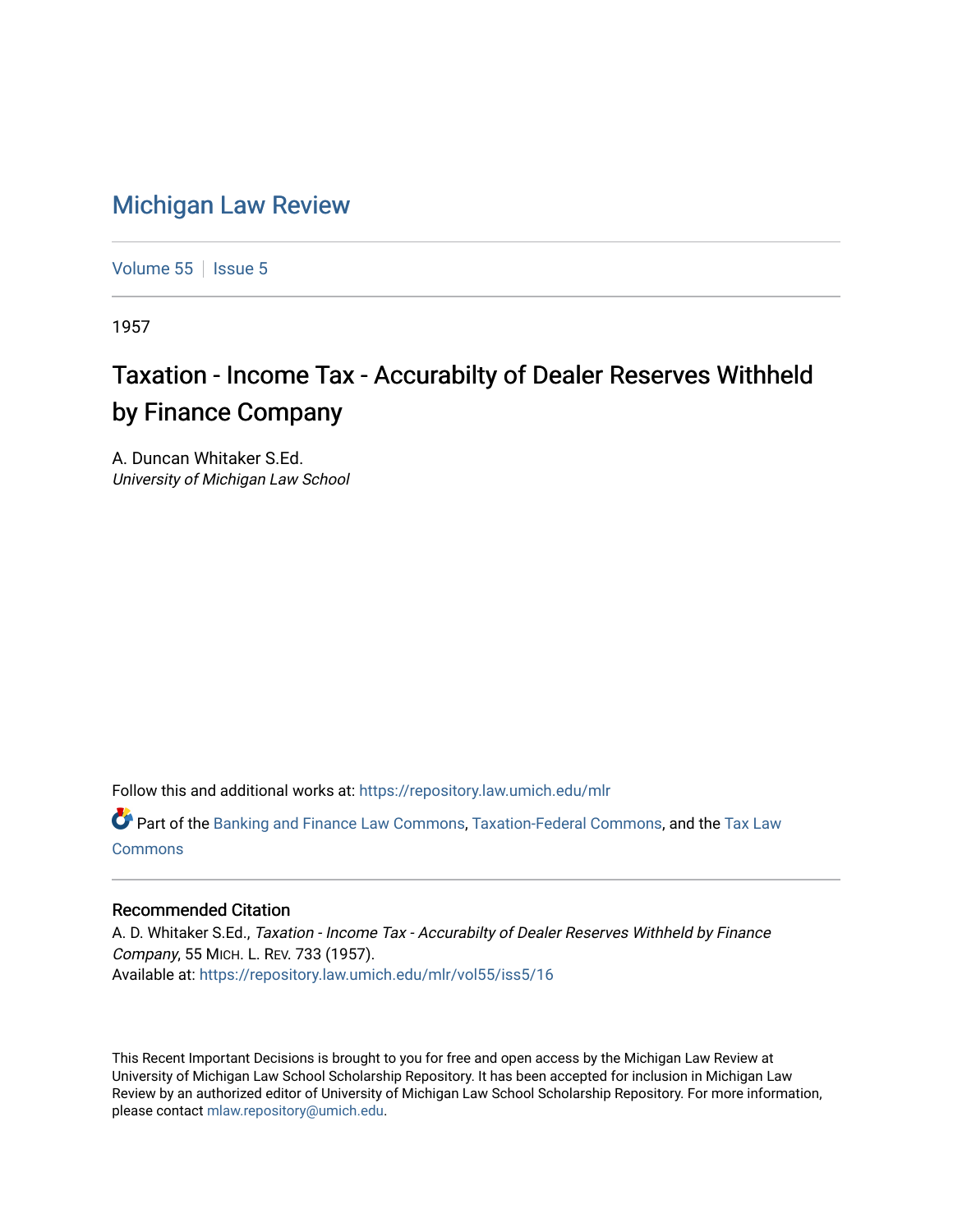TAXATION-INCOME TAX-ACCRUABILITY OF DEALER RESERVES WITHHELD BY FINANCE COMPANY-Petitioner, a dealer in new and used trailers, had agreements with several finance companies whereby they agreed to buy promissory notes he received on installment sales. The agreements permitted the finance company to withhold a portion of the unpaid balance on each note and credit such amount to the petitioner's "dealer reserve" account. The petitioner was liable for all notes in default and the finance company could charge the reserve with any unpaid balance. The reserve could also be charged with any debts of the petitioner to the company. Periodically, the dealer was to receive portions of the reserve in excess of a certain percent of the total balance outstanding. The ultimate balance in the reserve was to be paid to the petitioner whenever all indebtedness for which it was security had been discharged. Reporting his income for 1949 and 1950, petitioner, an accrual basis taxpayer, did not include as taxable income the amounts credited to the reserves. The Commissioner included such amounts in his income and the Tax Court affirmed.1 On appeal, *held,* reversed. At no time during the taxable years in question was any excess in the reserves payable to the petitioner. Therefore, his right to receive the sums in the reserve funds was contingent and not accruable as income. *Johnson v. Commissioner,* (4th Cir. 1956) 233 F. (2d) 952.

An accrual taxpayer is required to declare a fund as income when the right to receive it becomes fixed.2 An obligation subject to a substantial contingency is not accruable.3 In the principal case, the Tax Court felt its decision was governed by *Shoemaker-Nash, Inc.*4 and ruled that petitioner's right to receive the reserved amount became fixed at the time the notes were sold to the finance companies, there being no reason to believe that collection was improbable. This is the first case involving reserves withheld by finance companies from a trailer or automobile dealer to reach a United States court of appeals. In reversing the Tax Court, the Court of Appeals for the Fourth Circuit relied upon an earlier Third

l Johnson v. Commissioner, 25 T.C. 123 (1955).

<sup>2</sup> Spring City Foundry Co. v. Commissioner, 292 U.S. 182 (1934).

<sup>3</sup> Cassatt v. Commissioner, (3d Cir. 1943) 137 F. (2d) 745, affg. 47 B.T.A. 400 (1942); Fairmont Creamery Corp. v. Helvering, (D.C. Cir. 1937) 89 F. (2d) 810; Jenkins-Wright Co., P-H T.C. Mem. Dec. [42,035 (1942).

<sup>4 41</sup> B.T.A. 417 (1940), which has been followed in a line of cases involving automobile dealer reserves. Colorado Motor Car Co., P-H B.T.A. Mem. Dec.  $\P$ 40,178 (1940); Royal Motors, Inc., P-H T.C. Mem. Dec.  $\P{45,255}$  (1945); Town Motors, Inc., P-H T.C. Mem. Dec. 146,173 (1946); Ray Woods Used Cars, Inc., P-H T.C. Mem. Dec. 152,290 (1952).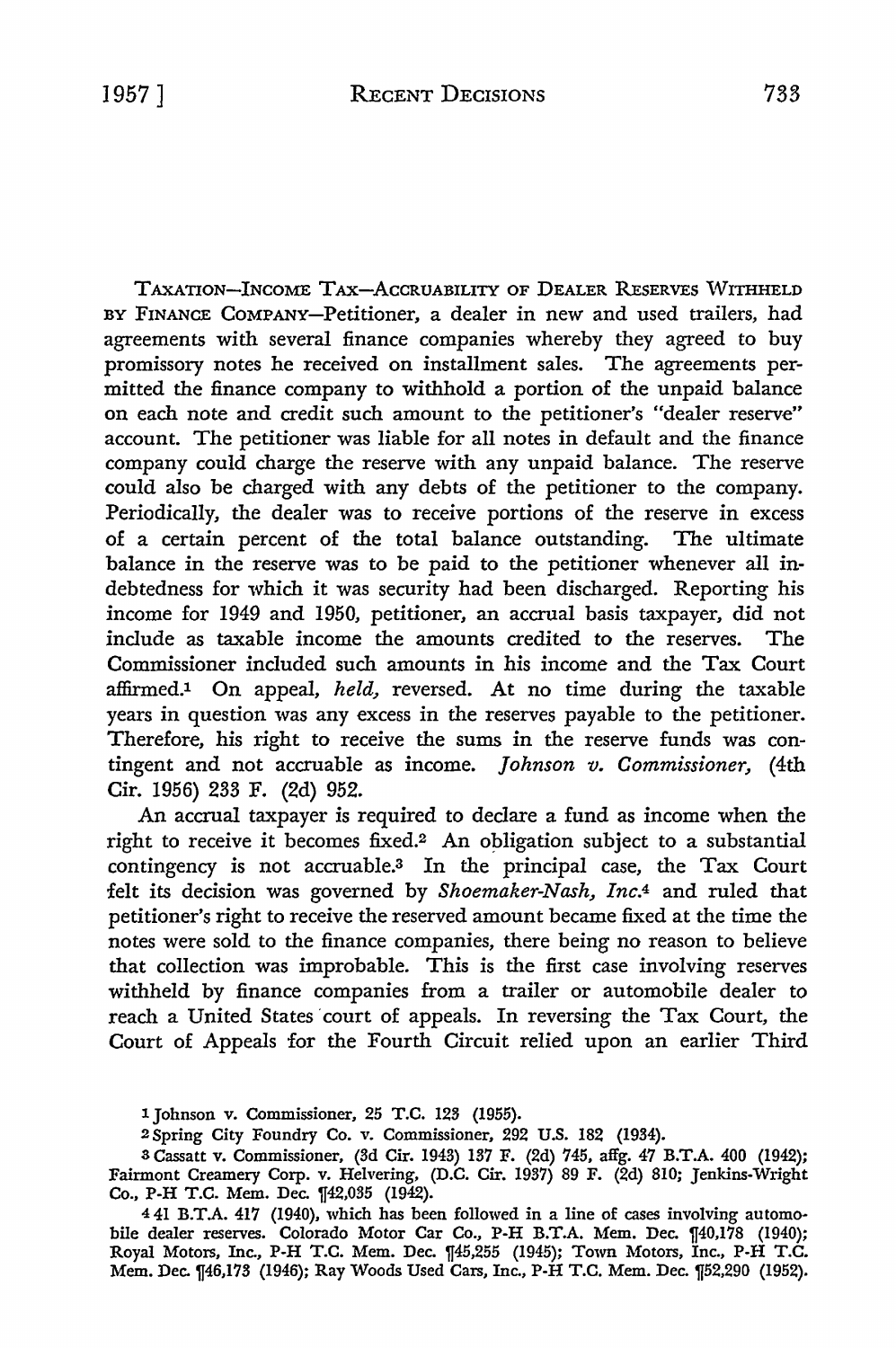Circuit holding on similar facts,<sup>5</sup> which decision in turn was based upon the single case involving auto dealer reserves<sup>6</sup> in which the Tax Court reached a decision contrary to the *Shoemaker* case. Inasmuch as the finance companies in the principal case were entitled to charge uncollectible losses against the reserve, the Court concluded that the right to receive payments was sufficiently contingent and uncertain as to render it non-accruable. No recognized test exists by which to determine whether a right to receive is sufficiently contingent to prevent accrual.7 It is quite clear, however, that an accrual taxpayer receiving payment by means of a promissory note which appears to be collectible cannot refuse to accrue the amount of the obligation merely because it might not be collectible when due.8 This is a normal business risk which should not justify postponement of accrual.9 The petitioner's right to receive payments out of the reserve fund was also contingent in the sense that the reserve could be charged with any matured obligation owing to the finance company. Such charges against the reserve account would result in the petitioner receiving less cash from the reserves, although he would receiye the full benefit of the reserve credit through a reduction in his obligations.10 The Third Circuit holding which the court in the principal case relied on attempted to distinguish *Shoemaker* by the fact that in the latter case there was no express agreement that the reserves could be diminished by charges for delinquent and unpaid notes, for absent that provision a reserve account merely affects the time of payment and not the right to receive it. The *Shoemaker* agreement did provide, however, that the dealer was required to purchase repossessed cars from the finance company at a price equal to the unpaid balance of the note, and the reserve fund

5 Keasbey and Mattison Co. v. United States, (3d Cir. 1944) 141 F. (2d) 163, where notes of purchasers of asbestos products were sold to finance companies which credited a portion of the consideration to a reserve fund to liquidate possible losses from uncollectible notes.

6 Beaudry, P-H B.T.A. Mem. Dec.  $\P41,114$  (1941), wherein the court distinguishes the Shoemaker case on the grounds that here the dealer did not have the right to receive, either periodically or ultimately, any portion of the reserve less than a certain percentage of the total notes outstanding. On the other hand, in the Shoemaker case (as in the principal case), the dealer had the right to receive the ultimate balance in the reserve. This difference would seem to justify the Board of Tax Appeals in rejecting the Shoemaker case as controlling.

7 For a discussion of accruability of obligations subject to contingencies, see Holland, "Accrual Problems in Tax Accounting," 48 MICH. L. REV. 149 (1949). An accountant analyzes dealer reserves in 26 ROCKY MT. L. REV. 78 (1953), and suggests a test for determining accruability which is factually and theoretically unsound.

s Automobile Ins. Co. v. Commissioner, (2d Cir. 1934) 72 F. (2d) 265; Spring City Foundry Co. v. Commissioner, note 1 supra. See also K. Taylor Distilling Co., 42 B.T .A. 7 (1940).

9 See Elmer v. Commissioner, (2d Cir. 1933) 65 F. (2d) 568; Alworth-Washbum Co. v. Helvering, (D.C. Cir. 1933) 67 F. (2d) 694.

10 The possibility that an obligation due from another may be used to satisfy a liability to that person that arises in the future should have no effect upon the accruability of the obligation at the time it is first established. See Luther Burham, 33 B.T.A. IIOO (1936), affd. (8th Cir. 1937) 89 F. (2d) 725.